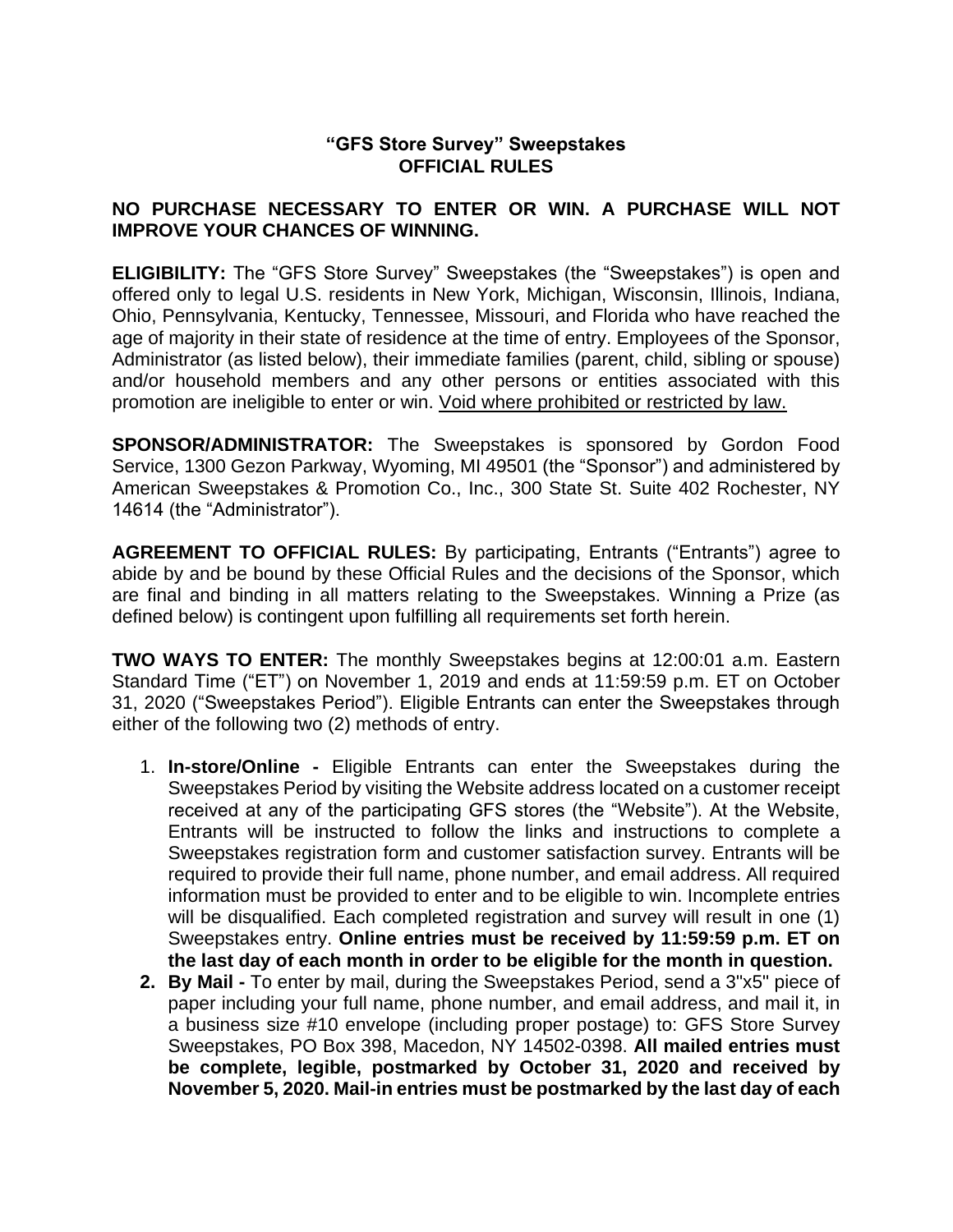## **month and received by the 4th day of the following month in order to be eligible for the month in question.**

**\*\*NOTE: Mail-in entry card and envelope must be hand printed by the Entrant only. In addition, Entrants are not permitted to use any 3rd party organization to assist with the entry process in any way (as determined by the ADMINISTRATOR). Each Envelope must be mailed individually. Bulk shipments of entries will not be accepted.**

**Limit one (1) entry person per mailing and/or email address per calendar month, regardless of method of entry.** Sponsor reserves the right to disqualify any person or email address that submits more than maximum allowed entries. Released Parties (as defined below) are not responsible for: lost, late, incomplete, invalid, unintelligible, illegible, misdirected or postage-due mailed entries. All entries become the exclusive property of Sponsor and will not be acknowledged or returned. By participating, you consent for Sponsor to obtain, use, and transfer your name, address and other information for the purpose of administering this Sweepstakes and for other purposes as set forth below.

**USE OF DATA:** All information submitted by Entrants will be treated according to Sponsor's privacy policy, available at [http://www.gfs.com/en/privacy-policy.page?](http://www.gfs.com/en/privacy-policy.page) By participating in the Sweepstakes and providing any personal contact information, Entrants hereby agree to Sponsor's collection and usage of their personal information and acknowledge that they have read and accepted Sponsor's Privacy Policy.

**RELEASE AND LIMITATIONS OF LIABILITY:** By participating in the Sweepstakes, Entrants agree to release and hold harmless the Sponsor, the Administrator, and their respective parent companies, employees, officers, directors, volunteers, members, subsidiaries, affiliates, distributors, sales representatives, advertising and promotional agencies (collectively, the "Released Parties") from and against any claim, action, injury, loss, damage or cause of action arising out of lost, late, incomplete, damaged, inaccurate, stolen, delayed, misdirected, undelivered, or garbled entries, or for lost, interrupted or unavailable network, server, Internet Service Provider (ISP), website, or other connections, availability or accessibility or miscommunications or failed computer, satellite, telephone or cable transmissions, lines, or technical failure or jumbled, scrambled, delayed, or misdirected transmissions or computer hardware or software malfunctions, failures or difficulties, or other errors or difficulties of any kind whether human, mechanical, electronic, computer, network, typographical, printing or otherwise relating to participation in the Sweepstakes, acceptance or receipt of any prize, use or misuse of any prize, or participation in any prize-related activity, including, but not limited to: (a) any technical errors that may prevent an Entrant from submitting an entry; (b) unauthorized human intervention in the Sweepstakes; (c) errors in the administration of the Sweepstakes or the processing of entries; or (d) injury, death, or damage to persons or property which may be caused, directly or indirectly, in whole or in part, from Entrant's participation in the Sweepstakes or receipt or use of any prize. Released Parties assume no responsibility for any error, omission, interruption, deletion, defect, delay in operation or transmission, theft or destruction or unauthorized access to, or alteration of, entries. Entrant further agrees that in any cause of action, the Released Parties' liability will be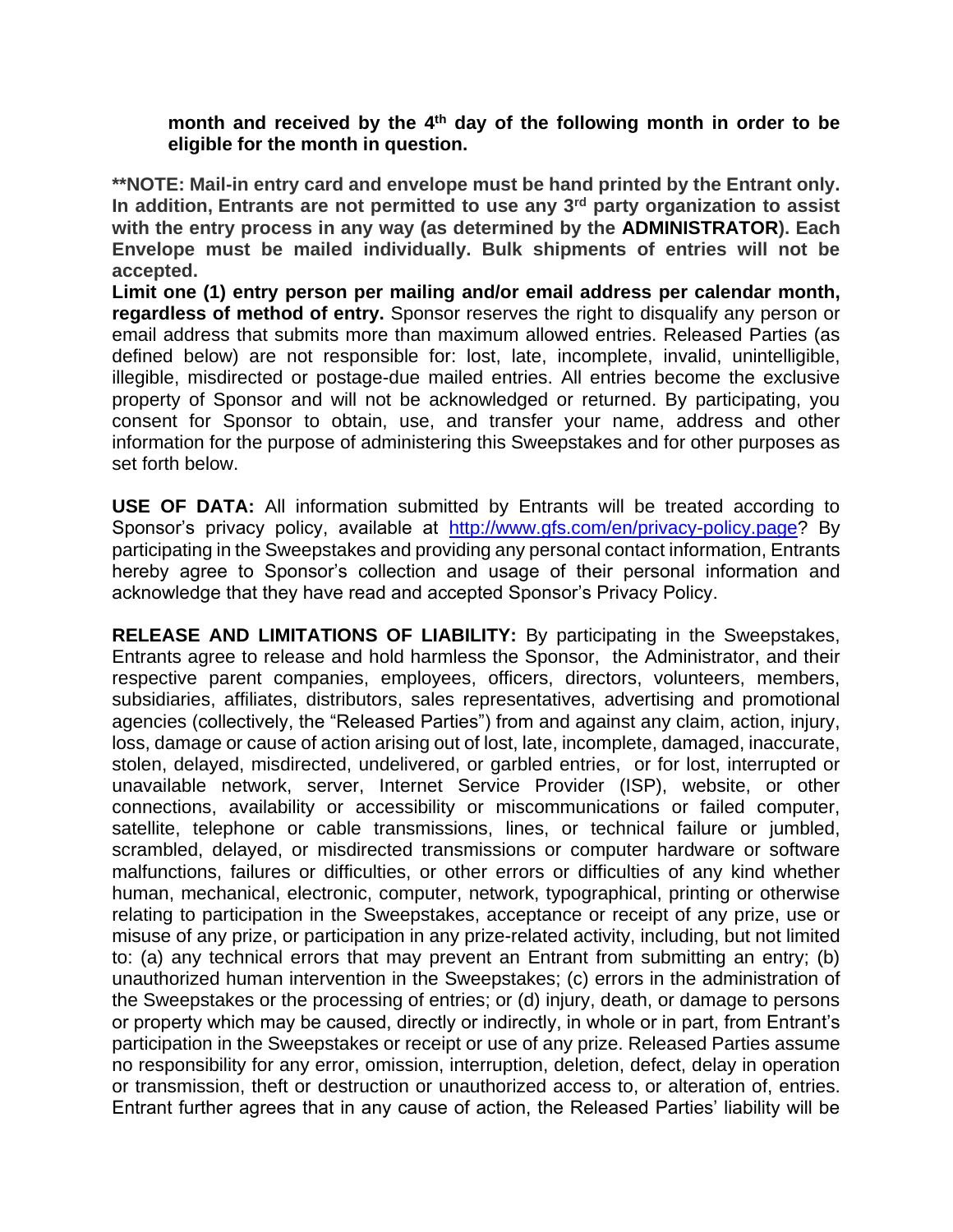limited to the cost of entering and participating in the Sweepstakes, and in no event shall the Released Parties be liable for attorney's fees. Entrant waives the right to claim any damages whatsoever, including, but not limited to, punitive, consequential, direct, or indirect damages.

**GENERAL CONDITIONS:** If for any reason the operation or administration of this Sweepstakes is impaired or incapable of running as planned for any reason, including but not limited to (a) infection by computer virus, bugs, (b) tampering, unauthorized intervention, (c) fraud, (d) technical failures, or (e) any other causes beyond the control of the Sponsor which corrupt or affect the administration, security, fairness, integrity or proper conduct of this Sweepstakes, the Sponsor reserves the right at its sole discretion, to disqualify any individual who tampers with the entry process, and to cancel, terminate, modify or suspend the Sweepstakes in whole or in part, at any time, without notice and award the Prizes using all non-suspect eligible entries received as of, or after (if applicable) this cancellation, termination, modification or suspension date, or in any manner that is fair and equitable and best conforms to the spirit of these Official Rules. Sponsor reserves the right, at its sole discretion, to disqualify any individual deemed to be (a) tampering or attempting to tamper with the entry process or the operation of the Sweepstakes or Sponsor's Website; or (b) acting in violation of these Official Rules or in an unsportsmanlike or disruptive manner.

CAUTION: ANY ATTEMPT TO DELIBERATELY DAMAGE ANY WEBSITE OR UNDERMINE THE LEGITIMATE OPERATION OF THE SWEEPSTAKES IS A VIOLATION OF CRIMINAL AND CIVIL LAWS AND SHOULD SUCH AN ATTEMPT BE MADE, THE SPONSOR RESERVES THE RIGHT TO SEEK DAMAGES OR OTHER REMEDIES FROM ANY SUCH PERSON (S) RESPONSIBLE FOR THE ATTEMPT TO THE FULLEST EXTENT PERMITTED BY LAW.

Failure by the Sponsor to enforce any provision of these Official Rules shall not constitute a waiver of that provision. In the event of a dispute as to the identity of a Winner based on an email address, the winning entry will be declared by the authorized account holder of the email address submitted at time of entry. "Authorized account holder" is defined as the natural person who is assigned to an email address by an Internet access provider, online service provider or other organization (e.g., business, educational, institution, etc.) that is responsible for assigning email addresses for the domain associated with the submitted email address.

**DRAWING AND NOTIFICATION:** All potential Prize Winners will be selected in six (6) random monthly drawings from among all eligible entries received by the Administrator whose decisions are final and binding. Each monthly Prize drawing will each be conducted on or about the tenth day of the following month. There will be one (1) potential Prize Winner selected in each monthly prize drawing. Odds of winning a Prize will depend on the total number of eligible entries received DURING THE MONTH IN QUESTION. Note: Entries will not carry over into subsequent months. All potential Prize Winners will be contacted by the Administrator via phone, email and/or a USPS mail package of prize confirmation.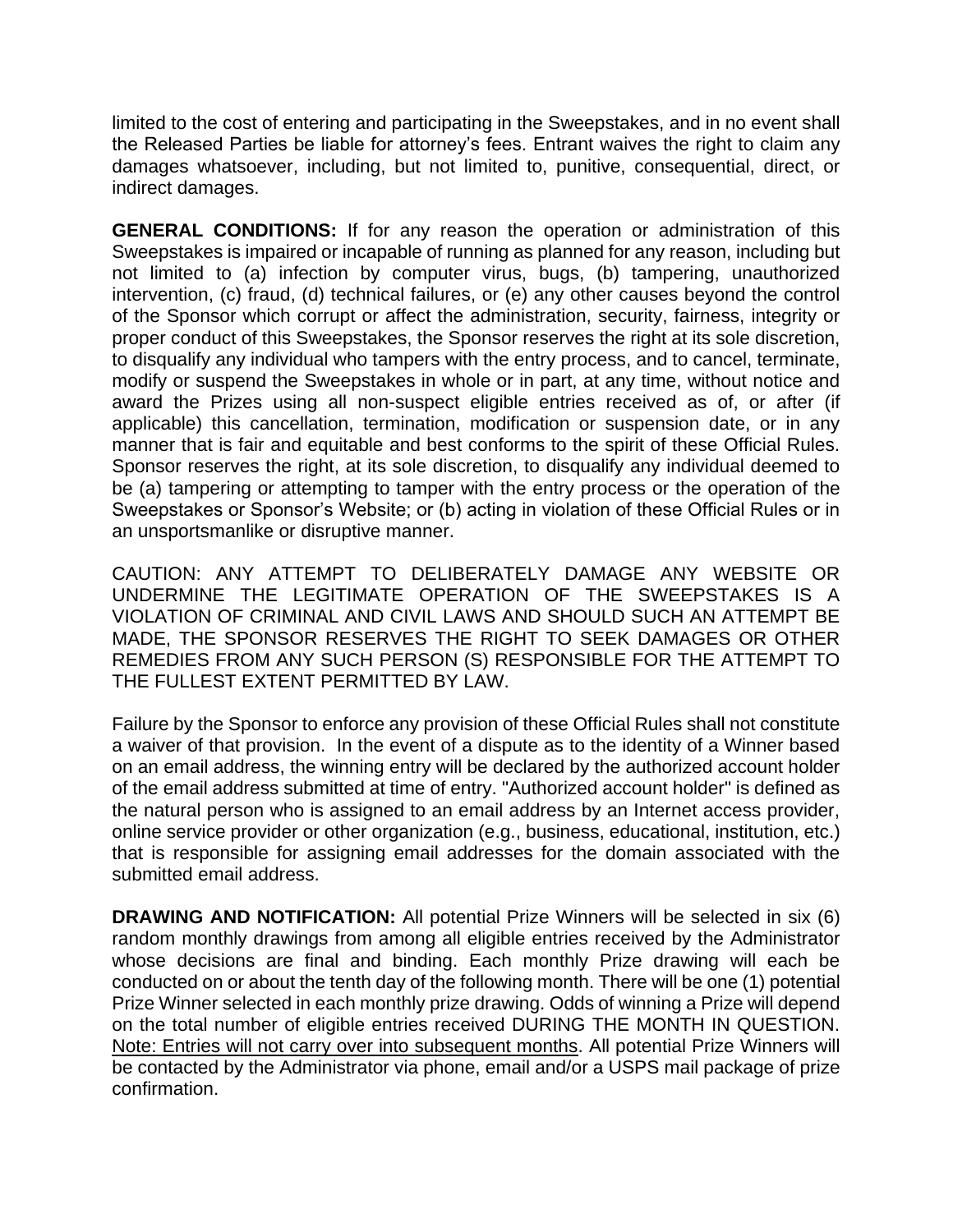**PRIZES & PRIZE CONDITIONS:** There will be **twelve (12) Prizes** awarded throughout the Sweepstakes Period. Each Prize Winner ("Prize Winner" or "Winner"), upon the Administrator's confirmation of eligibility, will receive a \$500 cash award ("Prize"; awarded as a prize check). Total Prize Pool - \$6,000. ALL EXPENSES OR COSTS ASSOCIATED WITH ACCEPTANCE OF A PRIZES NOT MENTIONED HEREIN ARE THE SOLE RESPONSIBILITY OF THE PRIZE WINNERS. No substitution or transfer of Prize will be permitted. The Sponsor reserves the right at its sole discretion to substitute the Prize with another prize of equal or greater value in the event that the aforementioned Prize is not available. Limit one (1) Prize per person per household.

By accepting a Prize, the Prize Winners agree to release and hold harmless the Released Parties from and against any claim or cause of action arising out of participation in the Promotion or receipt or use of the prize in question. All potential Prize Winners will be notified by home-delivered mail, phone, and/or email, and must sign and return to the Administrator, within seven (7) days of the date of notice or attempted notice is sent, an Affidavit of Eligibility, Liability & Publicity Release in order to claim his/her prize. All Prize winners will be responsible for all local, state, and federal taxes associated with the receipt of their accepted Prize. The Prize Winners are solely responsible for all matters relating to their Prize after it is awarded. If a Prize or prize notification is returned as unclaimed or undeliverable to the potential Winner, if a potential Winner cannot be reached within three (3) calendar days from the first notification attempt, or if a potential Winner fails to return requisite document(s) within the specified time period, or if a potential Winner is not in compliance with these Official Rules, then such person shall be disqualified and, at Sponsor's sole discretion, an alternate Winner may be selected for the Prize at issue.

By accepting a Prize, where permitted by law, the Prize Winners grant to the Released Parties and those acting pursuant to the authority of Sponsor and the Released Parties (which grant will be confirmed in writing upon Sponsor's request), the right to print, publish, broadcast and use worldwide IN ALL MEDIA without limitation at any time a Winner's full name, portrait, picture, voice, likeness and/or biographical information for advertising, trade and promotional purposes without further payment or additional consideration, and without review, approval or notification.

IN NO EVENT WILL RELEASED PARTIES BE RESPONSIBLE OR LIABLE FOR ANY DAMAGES OR LOSSES OF ANY KIND (INCLUDING WITHOUT LIMITATION, LOSS PROFIT, CLAIMS OF THIRD PARTIES, DIRECT, INDIRECT, INCIDENTAL, CONSEQUENTIAL, OR PUNITIVE DAMAGES) ARISING OUT OF PARTICIPATION IN THIS SWEEPSTAKES OR THE ACCEPTANCE, POSSESSION, USE, OR MISUSE OF, OR ANY HARM RESULTING FROM THE ACCEPTANCE, POSSESSION, USE OR MISUSE OF THE PRIZE.

By participating, Entrants release and agree to hold harmless the Released Parties from any and all liability for any injuries, death or losses or damages to persons or property AS WELL AS CLAIMS/ACTIONS BASED ON PUBLICITY RIGHTS, DEFAMATION, AND/OR INVASION OF PRIVACY that may arise from participating in this Sweepstakes